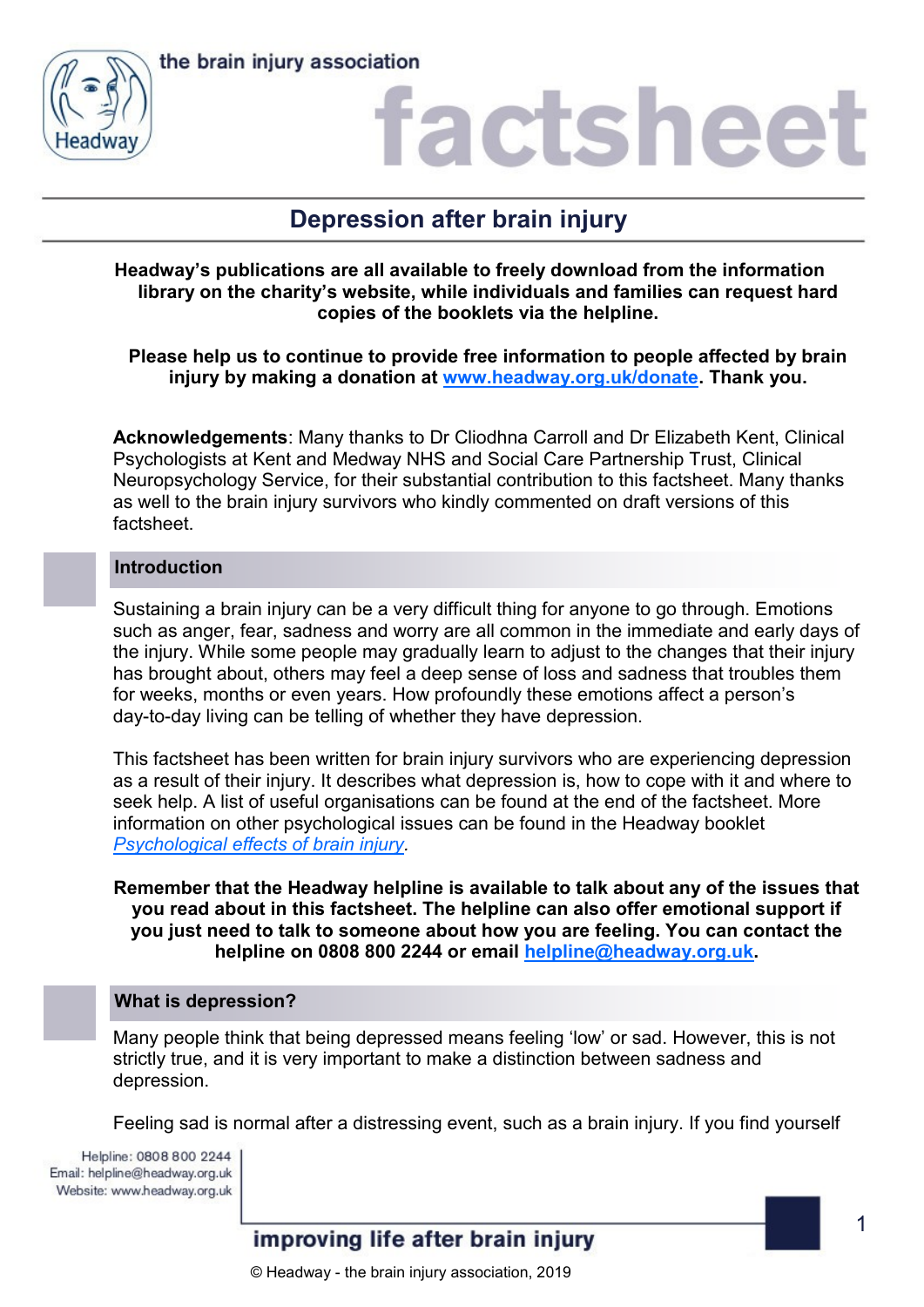

## factshee

struggling with these feelings, or if they have been going on for a long time, this may be a sign that you are feeling depressed.

Common symptoms of depression include a loss of interest in activities you once enjoyed, changes to your sleeping or eating patterns, feeling low in self-esteem and experiencing lots of negative thoughts. In some cases, some people also have suicidal feelings.

Depression can be difficult to live with because it can impact on various aspects of one's life. Loss of interest in socialising with others may lead the person with depression to becoming socially isolated, so that they gradually lose the supporting network around them of friends and family. Or, for instance, there may be problems with concentrating on or motivating oneself to work, causing the person with depression's work performance to fall below their usual standard.

### **Depression after brain injury**

Depression is very common after brain injury, with roughly 50% of people experiencing depression during the first year of their recovery. As outlined above, depression can affect a person's ability to feel motivated; this in turn may have a negative impact on their ability to take part in rehabilitation activities, which may lead to a slower recovery.

People may experience depression after brain injury following changes in the brain itself, for instance if the parts of the brain that control emotions are injured. Depression can also develop as the brain injury survivor begins to realise the impact that the injury has had on their life, as the loss of former skills can be very difficult to accept and adjust to.

### **Diagnosing depression after brain injury**

Many of the symptoms of depression are similar to the effects of brain injury, such as fatigue or lack of motivation, so it might be hard to tell whether someone with a brain injury does in fact have depression.

A constant low mood and lack of energy or interest in life might be telling of depression, among other symptoms listed earlier in this factsheet. If you are struggling to identify symptoms of depression in yourself, consider talking to a close friend or family member about how you are feeling, and ask them if they have noticed any of the symptoms listed earlier.

You can also use the NHS 'mood checker' to help with identifying whether you have depression. To access the mood checker, visit [www.nhs.uk/Tools/Pages/Mood-self](http://www.nhs.uk/Tools/Pages/Mood-self-assessment.aspx)[assessment.aspx.](http://www.nhs.uk/Tools/Pages/Mood-self-assessment.aspx)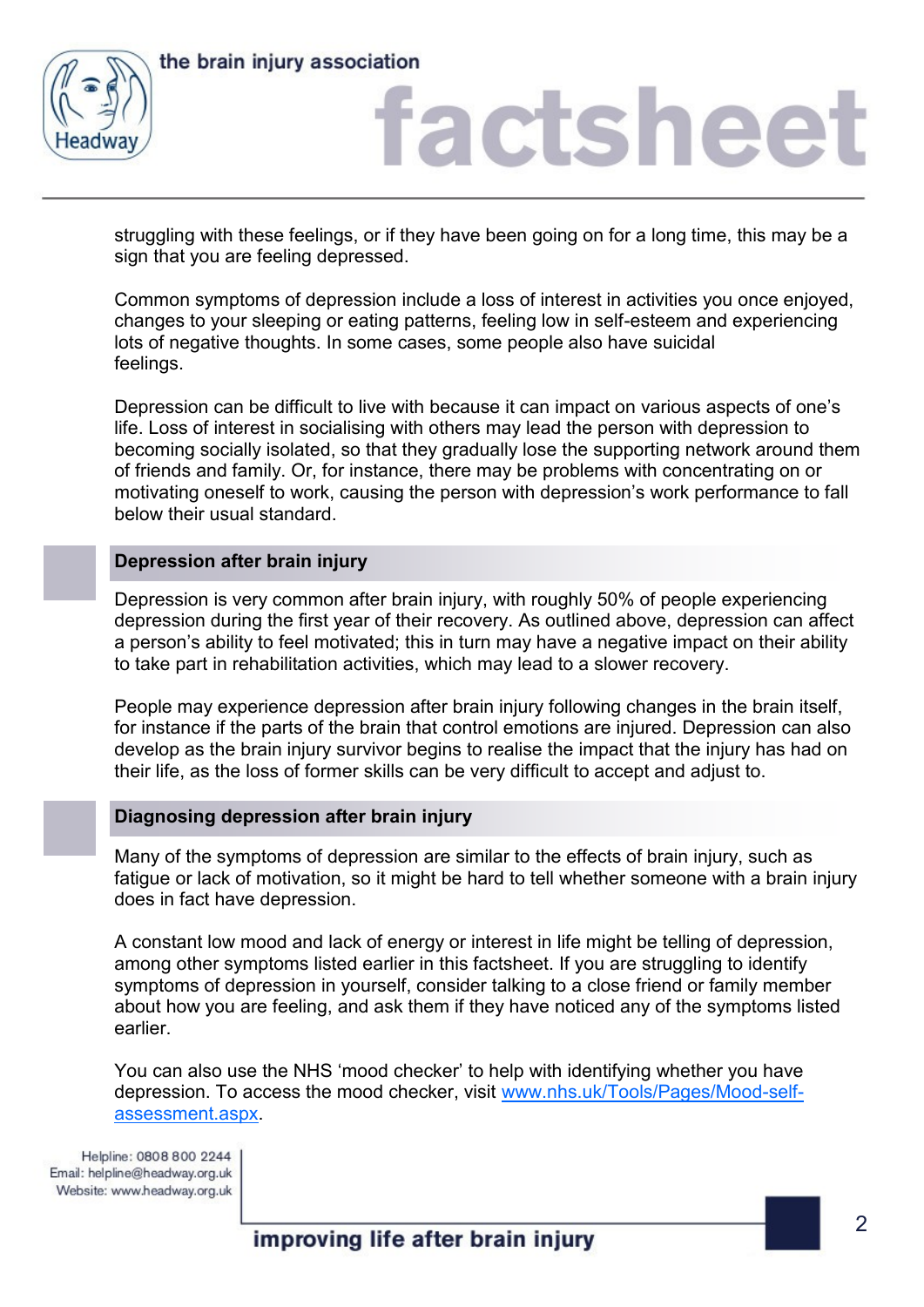

## factsheet

If you are feeling depressed, there are a number of self-help tips that can help with managing depression. More information on this is available in the section *Self-help tips for coping with depression*. However, if depression is having a serious impact on your life, or if you are feeling suicidal, it is important to seek professional support. More information on this is available in the section *Professional support.* 

### **Self-help tips for coping with depression**

If you are feeling depressed, there are a few things that can help you to cope on a day-to-day basis. Two general important points to remember are:

- 1. **Remind yourself that these feelings are normal.** Some people with depression may feel guilty about their negative thoughts. However, it is a completely natural response to feel grief, shock, fear and sadness following something as profound as brain injury. Remember that there is nothing 'weak' about being depressed, and try to take care that you do not fall into a self-critical thought pattern.
- 2. **There is help available.** It is hoped that the tips below can help you to manage your depression. However, don't be afraid to seek help from family, close friends, colleagues or supportive organisations such as Headway. There are also professionals that can help in various ways. More information on this is available in the section *Professional support.*

The following tips might help you with coping with depression. Do remember that these are just suggestions, and you may find that while some of them are useful, others are not. Different things work for different people and will depend on the effects of your injury and your own interests, so while there is no right or wrong way to manage depression, consider trying some of the following tips:

- **Talk to your family or friends about how you are feeling.** This is important to ensure that they don't misinterpret your moods as being disinterested. If it's too difficult to speak to them about how you feel, or if you are struggling to express yourself, try to find other ways of communicating such as writing a letter. This can allow you to take your time with finding words to describe your thoughts. Do also consider talking to your employer about depression if you feel that it is having an impact on your work performance.
- **Try not to become socially isolated.** It is important to spend at least some time socialising with people on a face-to-face basis. If you are unable to attend large gatherings, ask a friend to meet with you at a quiet location such as at your house or a local park. Alternatively, consider finding a local support or activity group that you can attend to meet new people and try out new activities,

Helpline: 0808 800 2244 Email: helpline@headway.org.uk Website: www.headway.org.uk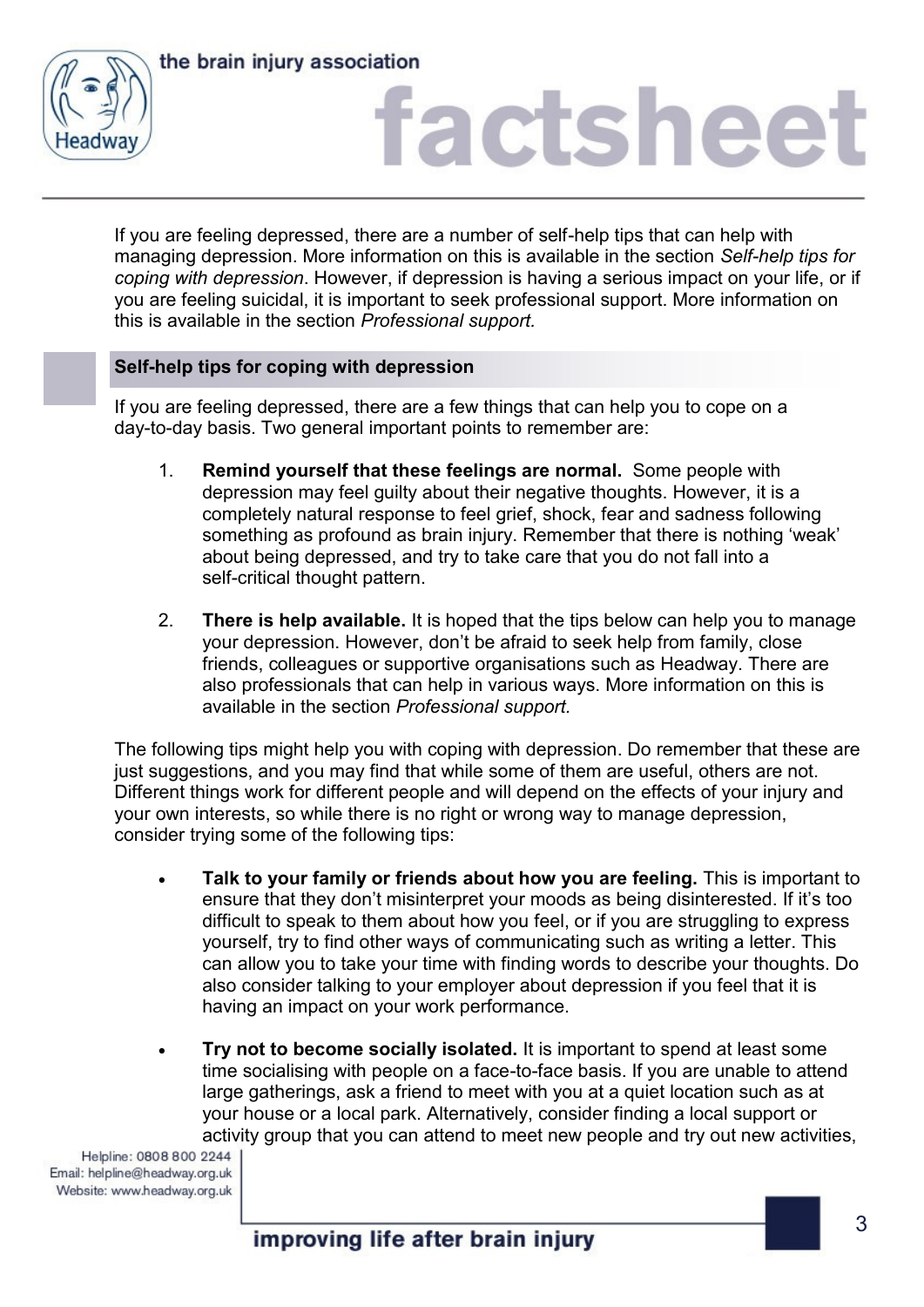



## factsheet

such as a local Headway group or branch.

- **Engage in activities that you enjoy doing** such as listening to uplifting music, creating art, or reading a book. Research indicates that these activities can be useful ways of coping with depression. If you haven't done these kind of activities before, consider trying them out. Don't be afraid to try something new!
- **Educate yourself on the effects of brain injury**. Understanding your brain injury may be the first step towards accepting it, which might help with managing depression. Headway's publications offer information on the effects of brain injury, as well as offering tips on managing the effects.

For more information, visit [www.headway.org.uk/information-library.](http://www.headway.org.uk/information-library)

**Try to exercise for a few minutes every day.** This may be difficult if you experience fatigue or have limited mobility. However, exercise is a proven method of improving low mood. Try to set yourself a routine, for example taking a short walk around the neighbourhood in the morning, or doing some gentle stretches for five minutes every afternoon.

Some useful tips on exercising for depression can be found on the NHS website at the following link: [www.nhs.uk/conditions/stress-anxiety-depression/pages/](http://www.nhs.uk/conditions/stress-anxiety-depression/pages/exercise-for-depression.aspx) [exercise-for-depression.aspx.](http://www.nhs.uk/conditions/stress-anxiety-depression/pages/exercise-for-depression.aspx)

 **Identify issues in your life that may be causing or contributing to the depression**, for example if you are experiencing financial or relationship problems, and seek support for these. Speak to your GP about your general health, including potential [hormonal imbalances](https://www.headway.org.uk/media/2803/hormonal-imbalances-after-brain-injury-with-rcgp-endorsement.pdf) that can arise after brain injury, which may be causing your depression.

Headway's publications offer information on a number of different issues that can affect life after brain injury. For more information, visit [www.headway.org.uk/information-library.](http://www.headway.org.uk/information-library)

 **Consider putting together a 'soothe box'**. This is a box that contains personal items that may make you feel better and cope when you are feeling depressed. You could put things in it such as photos or letters, or things that soothe your senses such as perfumes or soft fabrics.

For more information and ideas of what to include in a soothe box, visit [www.getselfhelp.co.uk/emergency.htm.](https://www.getselfhelp.co.uk/emergency.htm)

**Consider wellbeing techniques** such as mindfulness, yoga, meditation or

Helpline: 0808 800 2244 Email: helpline@headway.org.uk Website: www.headway.org.uk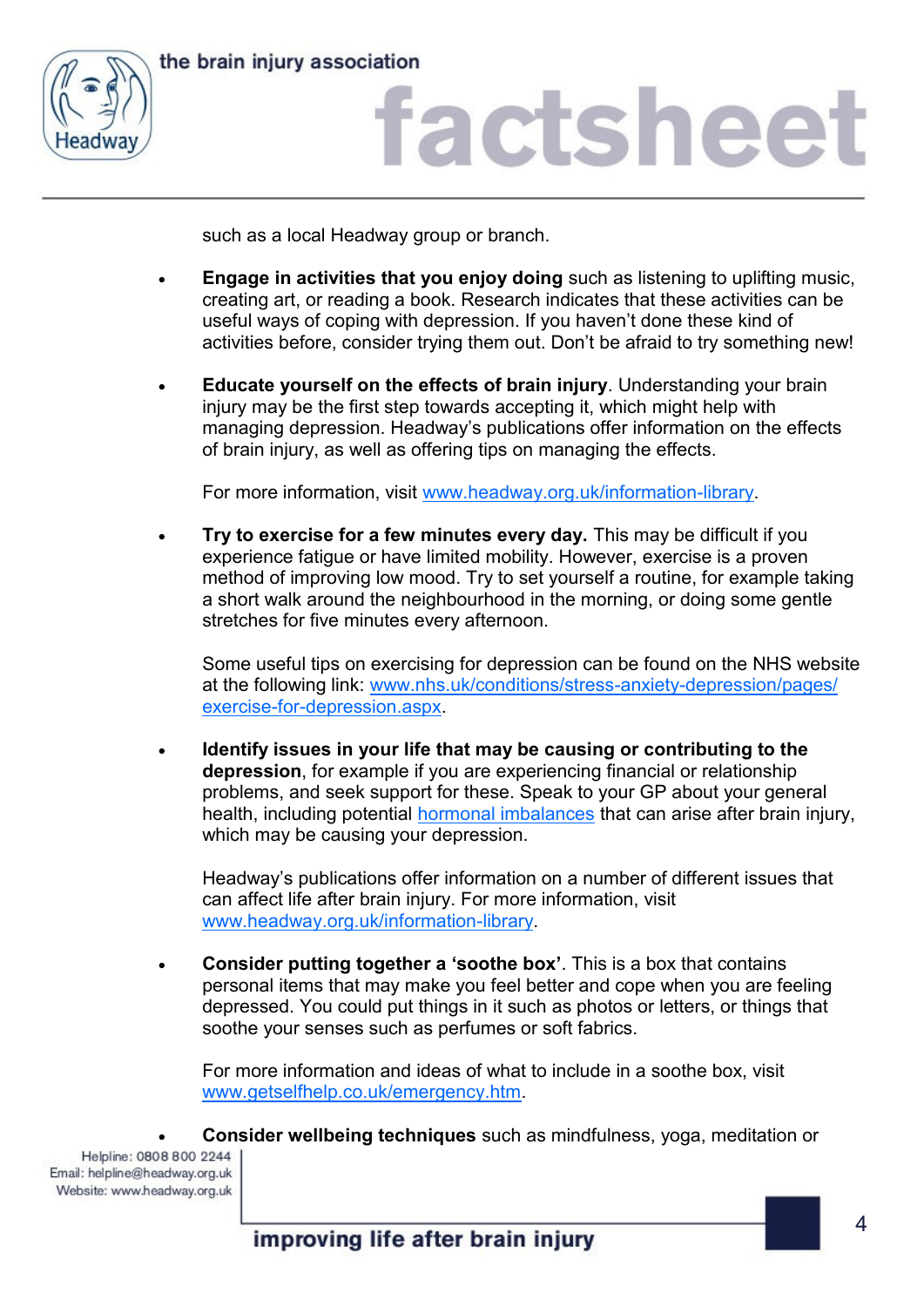

## factsheet

other relaxation techniques. Although there is limited research to prove their effectiveness, brain injury survivors often report benefiting from them. Speak to a therapist if you are considering trying any of these techniques out, as they may be able to guide you through learning how to effectively use them.

 **Maintain a healthy lifestyle.** This involves maintaining a healthy diet, drinking plenty of water, avoiding alcohol and trying to ensure that you have a good night's sleep.

For more information, visit NHS Choices 'Live well' website at [www.nhs.uk/](http://www.nhs.uk/livewell/Pages/Livewellhub.aspx) [livewell/Pages/Livewellhub.aspx.](http://www.nhs.uk/livewell/Pages/Livewellhub.aspx)

 **Seek support from other services** such as the Headway helpline or your local Headway support group or branch. There are also depression-specific support groups, where people can get peer support from others who are also affected by depression, although these tend to be non-brain injury specific. Depression support organisations are listed in the section *Useful organisations*.

### **Professional support**

There are a number of different professionals that can support someone who is depressed. However, it is best to seek support from a professional who specialises in brain injury. The professionals best suited to this are Clinical Neuropsychologists or Clinical Psychologists who specialise in brain injury; these professionals specialise in the assessment and intervention of behavioural, emotional and cognitive problems caused by brain injury.

Counselling can also be very helpful for people with depression. Counsellors can help by encouraging their client to talk about their feelings. They can also assist with exploring what causes the feelings and how best to manage them.

You can access these professionals through a GP referral or privately. The Headway helpline can help with finding details of private therapists in your area.

In some instances you may be able to self-refer yourself to a local psychological therapy service. Your GP can help you with finding details of services available in your area, or you can browse through the information available on the NHS website at [www.nhs.uk/](http://www.nhs.uk/Conditions/stress-anxiety-depression/Pages/low-mood-stress-anxiety.aspx) [Conditions/stress-anxiety-depression.](http://www.nhs.uk/Conditions/stress-anxiety-depression/Pages/low-mood-stress-anxiety.aspx)

#### **Medication**

Some people benefit from taking medication for their depression, either alongside or instead of talking therapy.

Helpline: 0808 800 2244 Email: helpline@headway.org.uk Website: www.headway.org.uk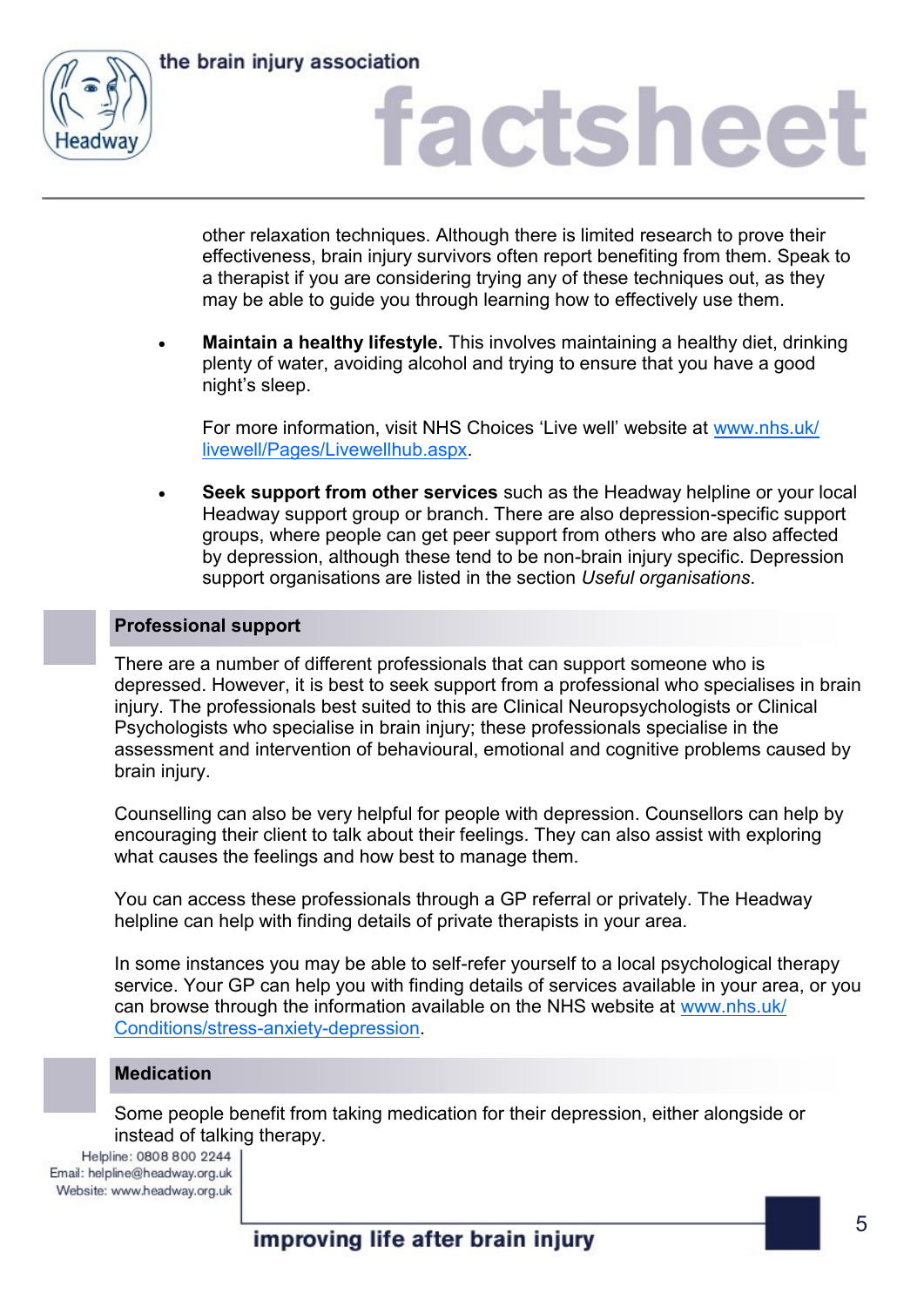



## factsheet

There are various different types of antidepressants that work by targeting different types of chemicals in the brain or altering chemical activity in different ways. The two most commonly prescribed types of antidepressants are **selective serotonin reuptake inhibitors (SSRIs)** and **serotonin-noradrenalin reuptake inhibitors (SNRIs)**.

**Selective serotonin reuptake inhibitors (SSRIs)** - these are one of the most commonly prescribed types of antidepressants. They work by increasing levels of serotonin, a chemical in the brain that is responsible for feeling good. SSRIs are commonly prescribed because they have fewer side effects than other antidepressants.

**Serotonin-noradrenalin reuptake inhibitors (SNRIs)** - these antidepressants are similar to SSRIs although they alter the activity of serotonin and another chemical called noradrenalin.

Nearly all antidepressants have side effects. These can be difficult to cope with, especially if they worsen other effects of your brain injury, such as fatigue. Different medications have different side effects, but some common ones are:

- Dry mouth  $\bullet$  Nausea or being sick
- Tiredness Low sex drive
	-
	- Headache Changes in eating patterns
- Constipation Anxiety or nervousness
	- Dizziness Visual problems

Antidepressant side effects can subside over the course of taking the medication. You should speak with your GP if you feel that the side effects are not getting better or if they are having a very negative impact on your life. You should also speak to your GP if you feel that the antidepressant is not working, although do consider that it is normal for medication to only start taking effect after a number of weeks.

**It is very important that you do not stop taking or reduce the dosage of your medication without instruction from a medical professional. If you are having problems with your medication, speak to your GP as soon as possible.** 

### **Suicidal thoughts**

Some people's depression can be severe enough to make them feel suicidal. This is characterised by extremely negative thoughts about oneself or the future and may often lead to someone thinking about or attempting to end their own life. If you are feeling suicidal, remember that you do not have to go through your suicidal feelings alone - **help is available.**

### Helpline: 0808 800 2244

Email: helpline@headway.org.uk Website: www.headway.org.uk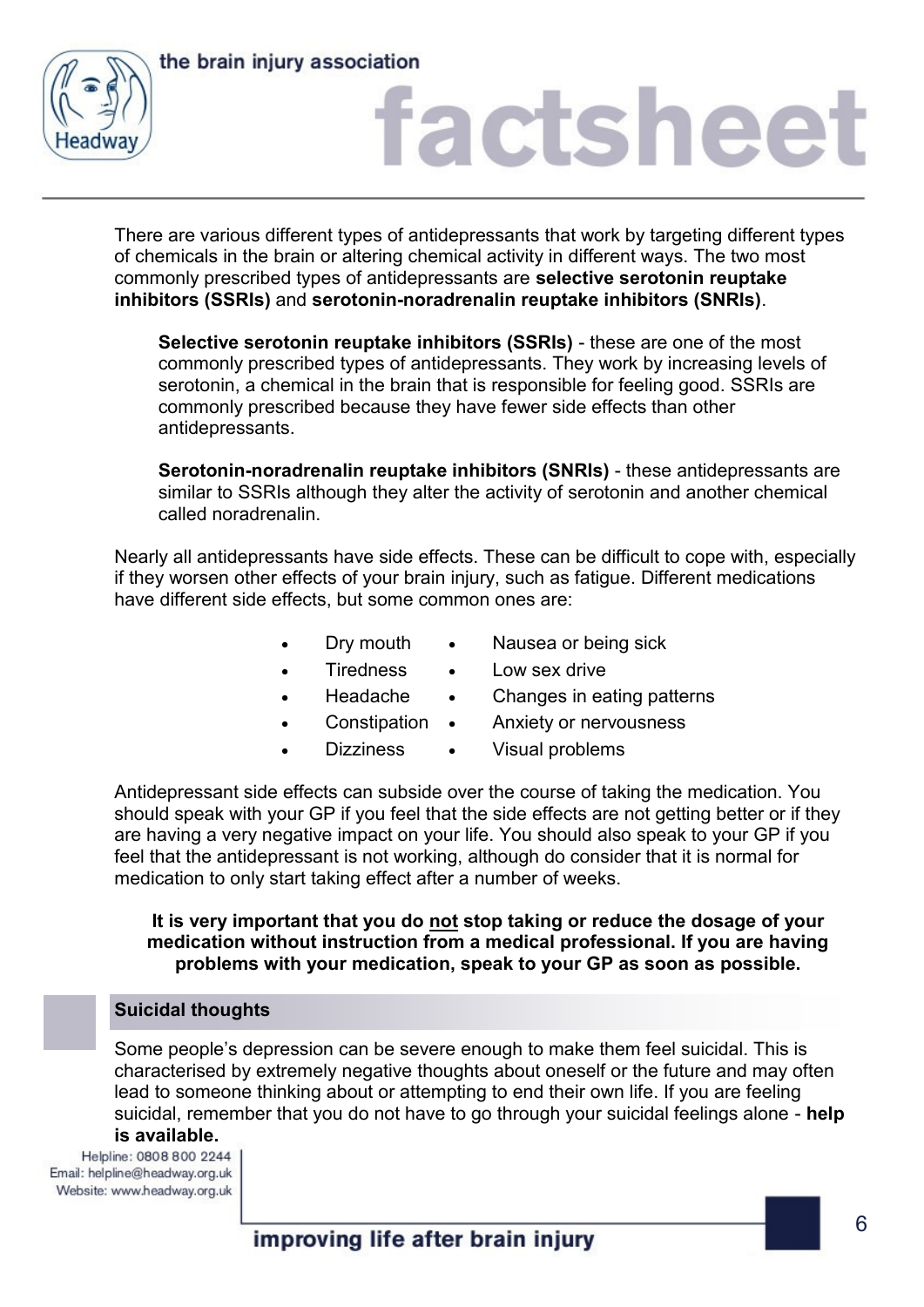



## factshee

If you are experiencing occasional thoughts of suicide, talk to a family member or close friend that you trust, or speak to Samaritans on their 24 hour support line on 116 123 or  $j$ o $@$ samaritans.org. The team at Samaritans are trained to support people who are feeling suicidal, so they will treat your contact with confidence and will not judge you. You can also ring the Headway helpline to talk about how you are feeling or get guidance on what to do to manage your suicidal thoughts. The helpline is available on 0808 800 2244 (Monday - Friday, 9am-5pm) or [helpline@headway.org.uk.](mailto:helpline@headway.org.uk) 

You should also consider telling your GP or other professional (such as your Clinical Neuropsychologist, Clinical Psychologist or counsellor) if you are feeling suicidal. Even if you do not think that you will actually act on your suicidal thoughts, it is important for them to understand how you are feeling.

If you are having recurring thoughts of suicide, ring Samaritans or the Headway helpline and talk to them about how you are feeling. You should also consider making an urgent appointment with your GP, or contacting NHS 111 to explain how you're feeling.

### **If you think that you are about to commit suicide, go to your nearest Accident and Emergency (A&E) department or ring 999 if you do not think you can get to your nearest A&E.**

Remember that while the greatest visible recovery after brain injury occurs in the first six months of injury, many people continue to recover many months or even years afterwards. Therefore, although you may be feeling that you cannot face the future now, this might get better over time, especially with support from family, close friends and/or professionals.

### **Useful organisations**

The following organisations provide support to people experiencing depression:

- **Depression UK**  Web: [www.depressionuk.org](http://www.depressionuk.org) Email: info@depressionuk.org
- **Samaritans**  Web: [www.samaritans.org](http://www.samaritans.org/) Tel: 116 123 Email: jo@samaritans.org
- **Mind - the mental health charity**  Web: [www.mind.org.uk](http://www.mind.org.uk/) Tel: 0300 123 3393 or text 86463

Helpline: 0808 800 2244 Email: helpline@headway.org.uk Website: www.headway.org.uk